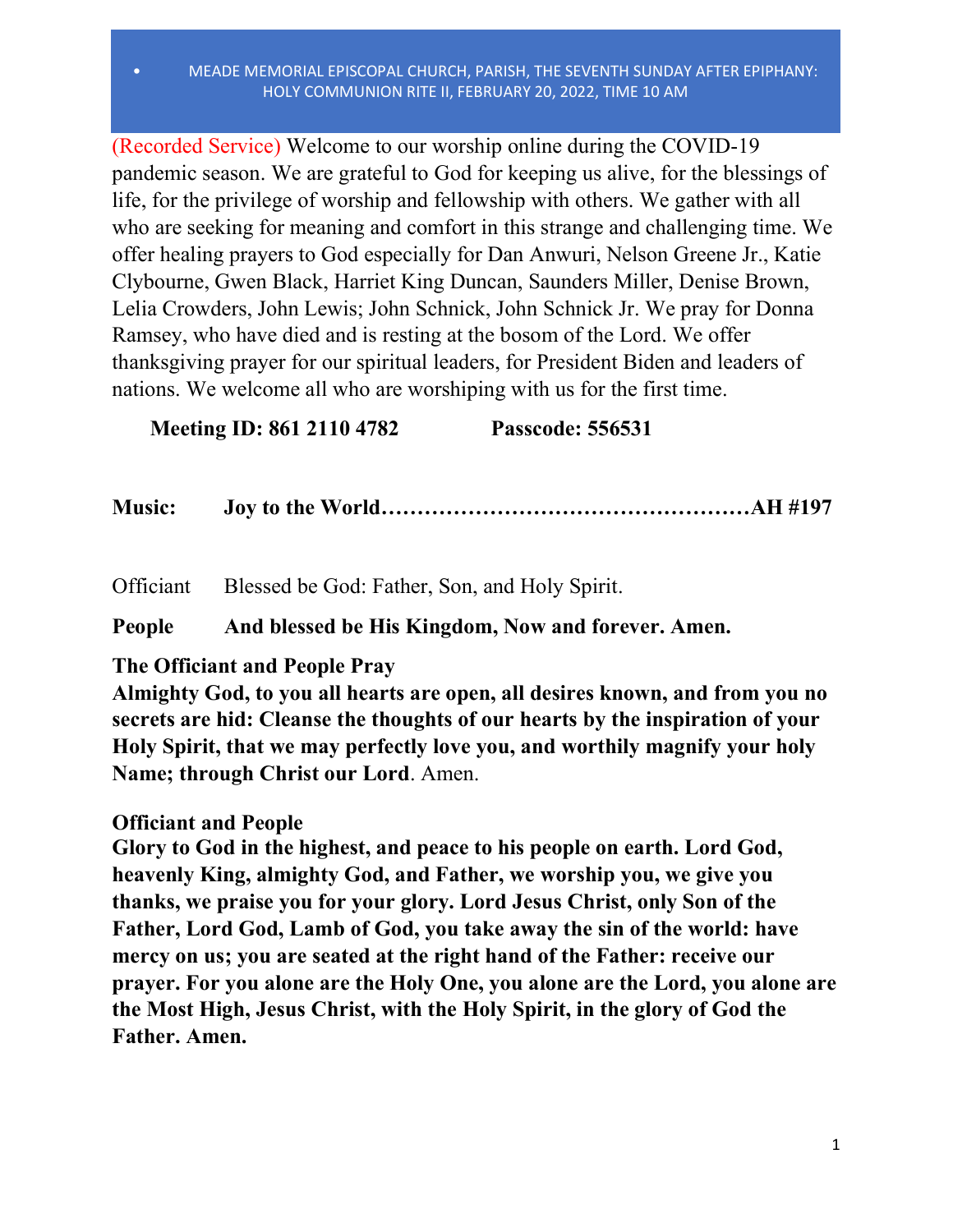Holy God, Holy and Mighty, Holy Immortal One, Have mercy upon us.

The Lord be with you.

And also, with you.

The Celebrant says the Collect.

The Collect: The Seventh Sunday After Epiphany O Lord, you have taught us that without love whatever we do is worth nothing: Send your Holy Spirit and pour into our hearts your greatest gift, which is love, the true bond of peace and of all virtue, without which whoever lives is accounted dead before you. Grant this for the sake of your only Son Jesus Christ, who lives and reigns with you and the Holy Spirit, one God, now and for ever. Amen.

#### The Liturgy of the Word

FIRST LESSON. Genesis 45:3-11, 15 Dr. Ernest Ogbozor

3Joseph said to his brothers, "I am Joseph. Is my father still alive?" But his brothers could not answer him, so dismayed were they at his presence. 4Then Joseph said to his brothers, "Come closer to me." And they came closer. He said, "I am your brother, Joseph, whom you sold into Egypt. 5And now do not be distressed, or angry with yourselves, because you sold me here; for God sent me before you to preserve life.6For the famine has been in the land these two years; and there are five more years in which there will be neither plowing nor harvest. 7God sent me before you to preserve for you a remnant on earth, and to keep alive for you many survivors. 8So it was not you who sent me here, but God; he has made me a father to Pharaoh, and lord of all his house and ruler over all the land of Egypt. 9Hurry and go up to my father and say to him, 'Thus says your son Joseph, God has made me lord of all Egypt; come down to me, do not delay. 10You shall settle in the land of Goshen, and you shall be near me, you and your children and your children's children, as well as your flocks, your herds, and all that you have. 11I will provide for you there—since there are five more years of famine to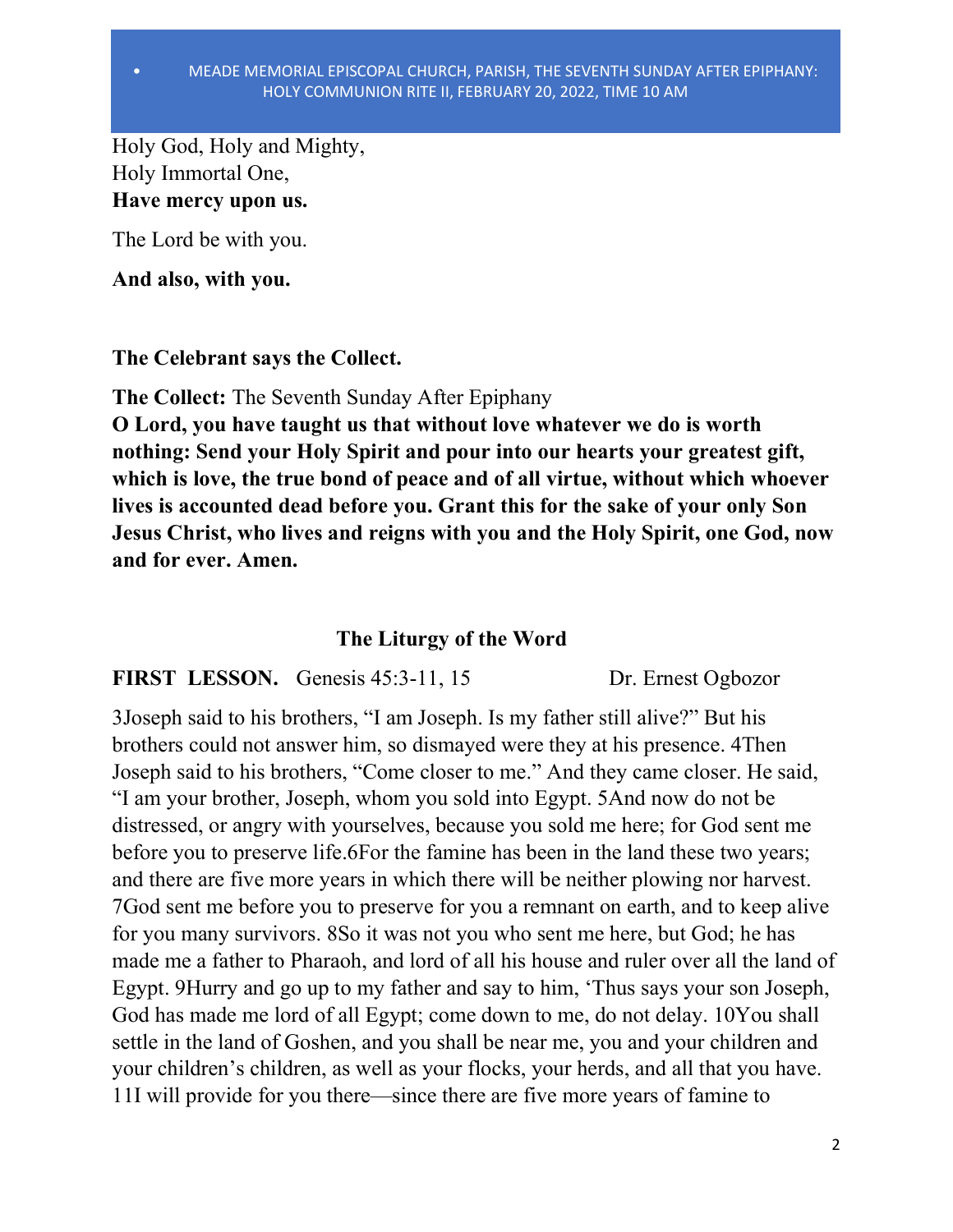come—so that you and your household, and all that you have, will not come to poverty.'15And he kissed all his brothers and wept upon them; and after that his brothers talked with him.

Reader: Hear what the Spirit is saying the church

## People: Thanks be to God

## The Psalm 37:1-12, 41-42 Chuku Crowders

| 1 Do not fret yourself because of evildoers; *                 |
|----------------------------------------------------------------|
| do not be jealous of those who do wrong.                       |
| 2 For they shall soon wither like the grass, *                 |
| and like the green grass fade away.                            |
| 3 Put your trust in the Lord and do good; *                    |
| dwell in the land and feed on its riches.                      |
| 4 Take delight in the Lord, *                                  |
| and he shall give you your heart's desire.                     |
| 5 Commit your way to the Lord and put your trust in him, *     |
| and he will bring it to pass.                                  |
| 6 He will make your righteousness as clear as the light *      |
| and your just dealing as the noonday.                          |
| 7 Be still before the Lord *                                   |
| and wait patiently for him.                                    |
| 8 Do not fret yourself over the one who prospers, *            |
| the one who succeeds in evil schemes.                          |
| 9 Refrain from anger, leave rage alone: *                      |
| do not fret yourself; it leads only to evil.                   |
| 10 For evildoers shall be cut off, *                           |
| but those who wait upon the Lord shall possess the land.       |
| 11 In a little while the wicked shall be no more; *            |
| you shall search out their place, but they will not be there.  |
| 12 But the lowly shall possess the land; *                     |
| they will delight in abundance of peace.                       |
| 41 But the deliverance of the righteous comes from the Lord; * |
| he is their stronghold in time of trouble.                     |
| 42 The Lord will help them and rescue them; *                  |
| he will rescue them from the wicked and deliver them,*         |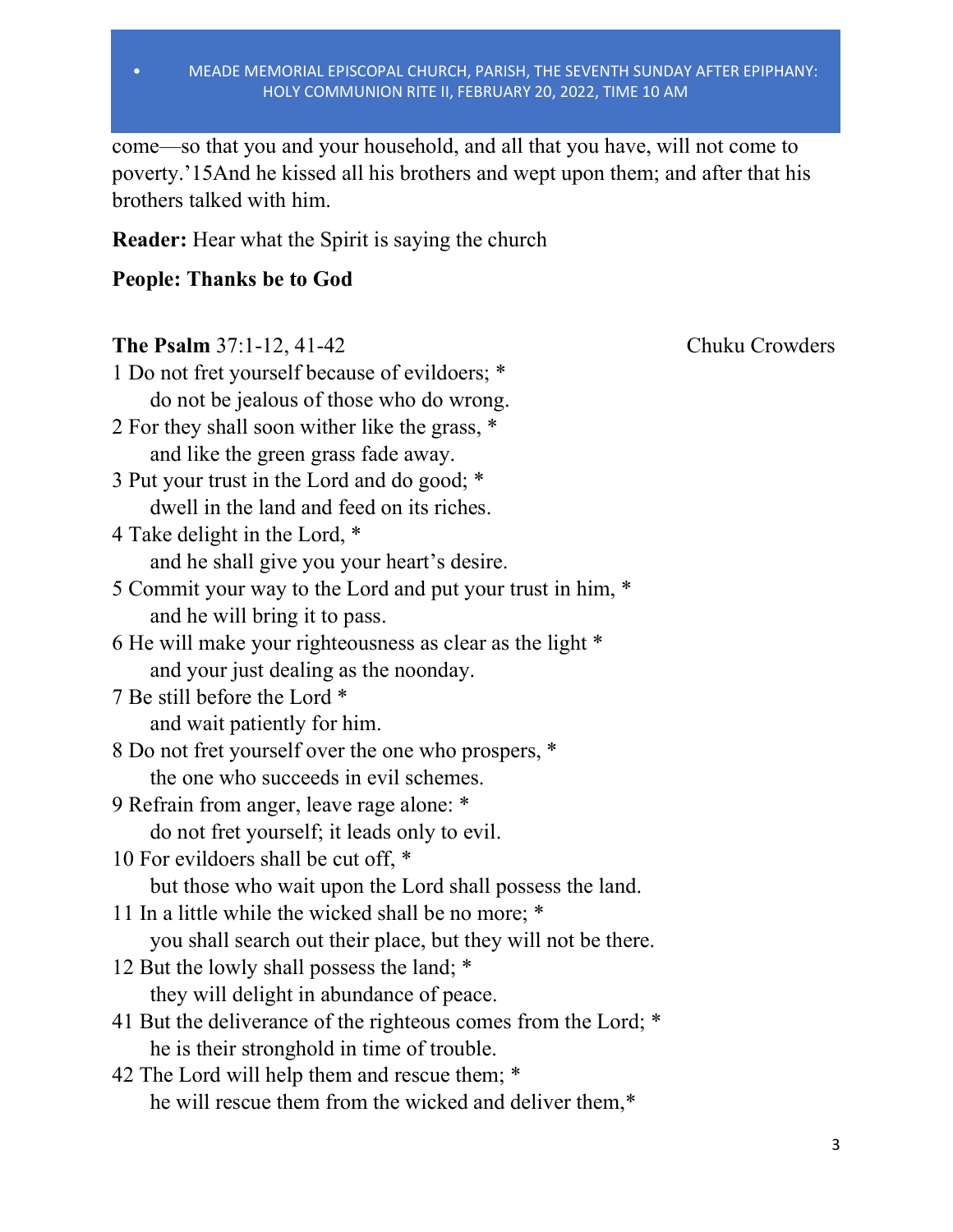because they seek refuge in him.

## Glory to the father, and to the Son and to the Holy Spirit. As it was in the beginning is now and be forever.

## SECOND LESSON. 1 Corinthians 15:35-38,42-50 Gene Ramsey

35 But someone will ask, "How are the dead raised? With what kind of body do they come?" 36 Fool! What you sow does not come to life unless it dies. 37And as for what you sow, you do not sow the body that is to be, but a bare seed, perhaps of wheat or of some other grain. 38 But God gives it a body as he has chosen, and to each kind of seed its own body. 42 So it is with the resurrection of the dead. What is sown is perishable, what is raised is imperishable. 43 It is sown in dishonor; it is raised in glory. It is sown in weakness; it is raised in power. 44 It is sown a physical body; it is raised a spiritual body. If there is a physical body, there is also a spiritual body. 45 Thus it is written, "The first man, Adam, became a living being"; the last Adam became a life-giving spirit. 46 But it is not the spiritual that is first, but the physical, and then the spiritual. 47 The first man was from the earth, a man of dust; the second man is from heaven. 48 As was the man of dust, so are those who are of the dust; and as is the man of heaven, so are those who are of heaven. 49 Just as we have borne the image of the man of dust, we will also bear the image of the man of heaven. 50 What I am saying, brothers and sisters, is this: flesh and blood cannot inherit the kingdom of God, nor does the perishable inherit the imperishable.

Reader: Hear what the Spirit is saying the church

#### People: Thanks be to God

#### Music: Alleluia, Alleluia, Worthy is the Lamb

https://www.youtube.com/watch?v=KVFzxazTQNM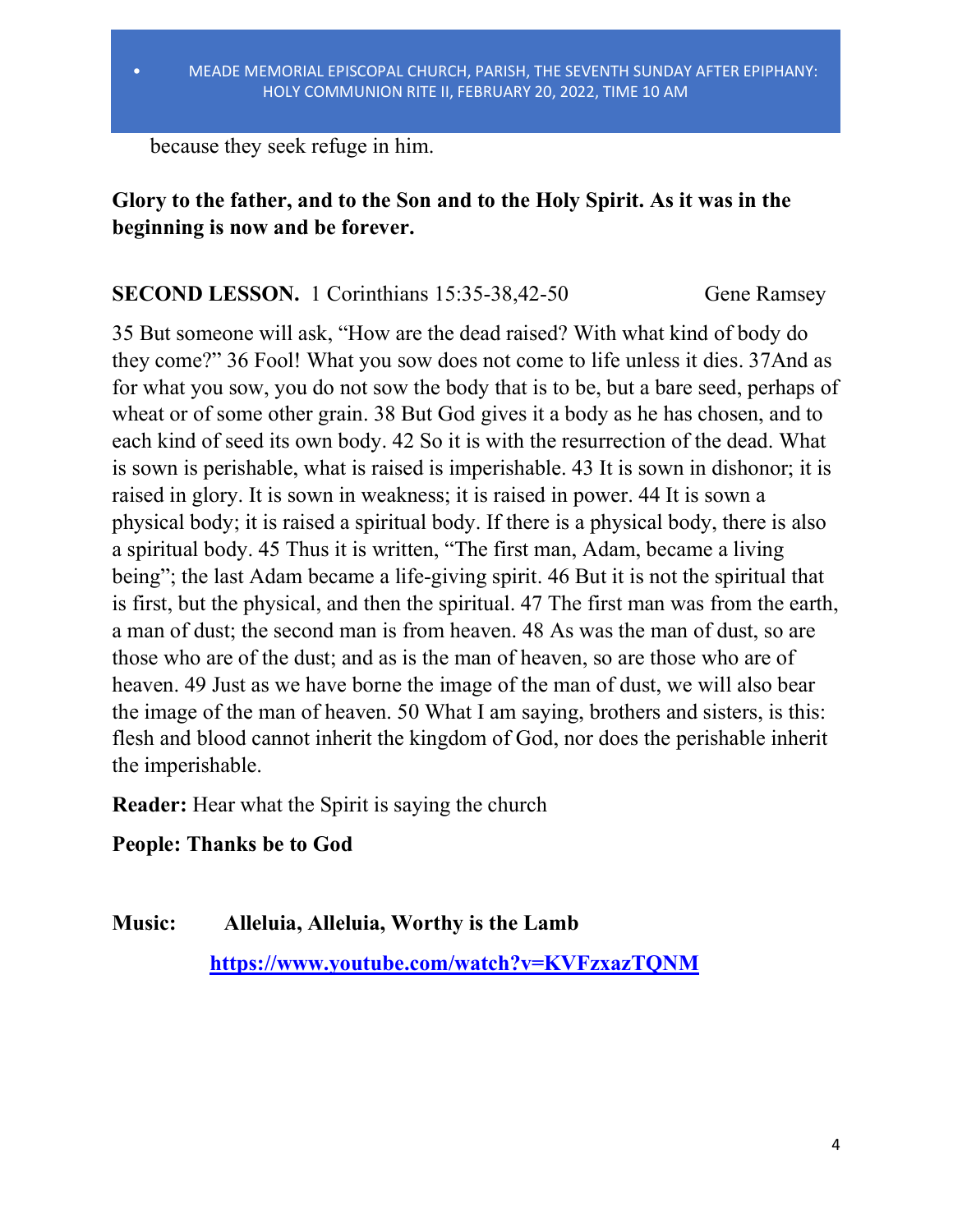Priest: The Holy Gospel of our Lord Jesus Christ according to Luke 6:27-38

## People: Glory to you, Lord Christ

27"But I say to you that listen, Love your enemies, do good to those who hate you, 28bless those who curse you, pray for those who abuse you.29If anyone strikes you on the cheek, offer the other also; and from anyone who takes away your coat do not withhold even your shirt. 30Give to everyone who begs from you; and if anyone takes away your goods, do not ask for them again. 31Do to others as you would have them do to you. 32"If you love those who love you, what credit is that to you? For even sinners love those who love them. 33If you do good to those who do good to you, what credit is that to you? For even sinners do the same.34If you lend to those from whom you hope to receive, what credit is that to you? Even sinners lend to sinners, to receive as much again. 35But love your enemies, do good, and lend, expecting nothing in return. Your reward will be great, and you will be children of the Most High; for he is kind to the ungrateful and the wicked. 36Be merciful, just as your Father is merciful. 37"Do not judge, and you will not be judged; do not condemn, and you will not be condemned. Forgive, and you will be forgiven; 38give, and it will be given to you. A good measure, pressed down, shaken together, running over, will be put into your lap; for the measure you give will be the measure you get back."

Priest: The Gospel of Christ People: Praise to you, Lord Christ

Music:

Sermon The Very Rev. Collins Asonye

**Prayers of The People** Form III Nicole Livas

## People and Officiant pray responsively.

Father, we pray for your holy Catholic Church.

#### That we all may be one.

Grant that every member of the Church may truly and humbly serve you.

## That your Name may be glorified by all people.

We pray for all bishops, priests, and deacons.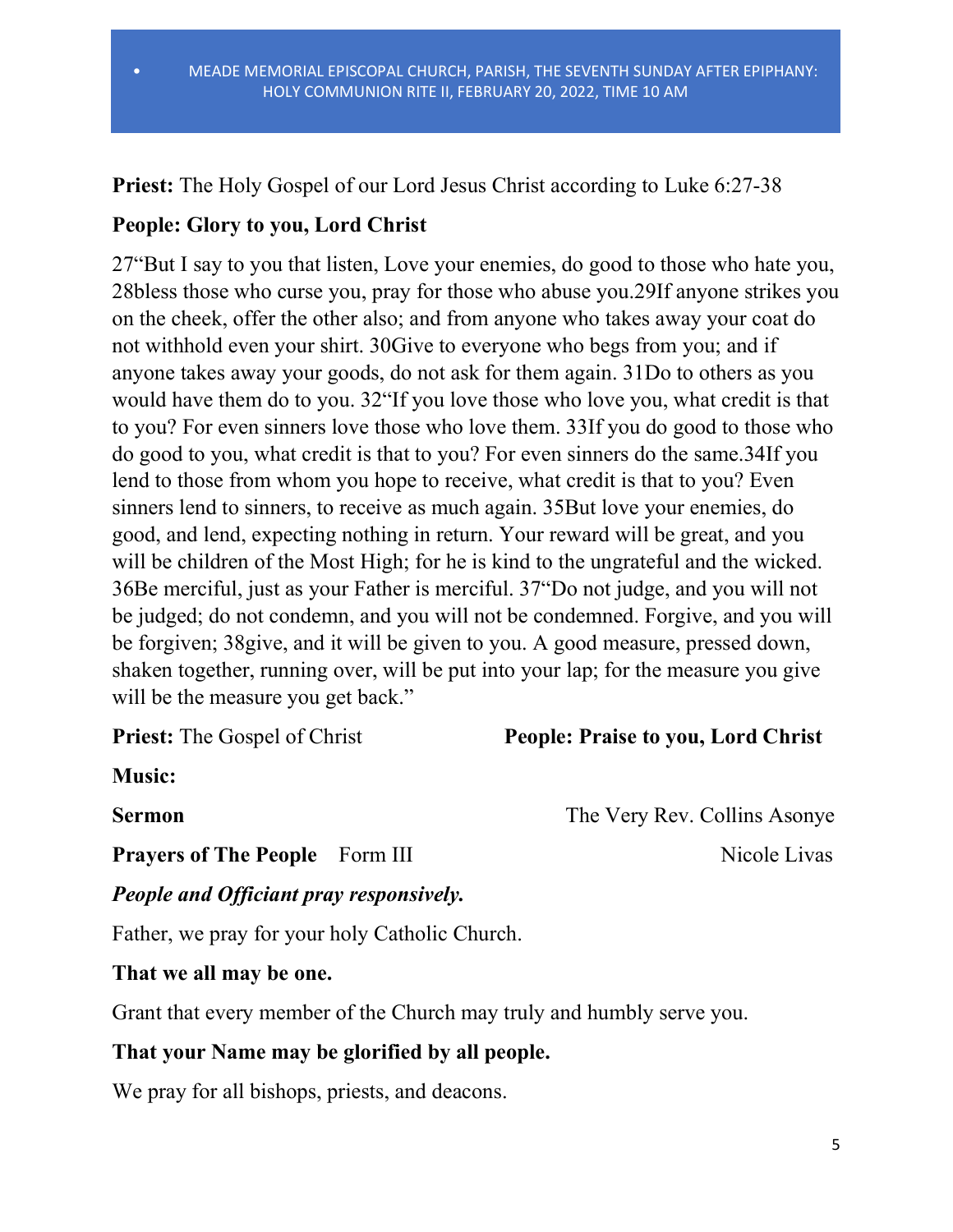### That they may be faithful ministers of your Word and Sacraments.

We pray for all who govern and hold authority in the nations of the world.

### That there may be justice and peace on the earth.

Give us grace to do your will in all that we undertake.

### That our works may find favor in your sight.

Have compassion on those who suffer from any grief or trouble.

#### That they may be delivered from their distress.

Give to the departed victims of terrorism around the world, victims of gun violence, hurricanes, tornadoes, floods, fire, and car accidents eternal rest.

## Let light perpetual shine upon them.

We praise you for your saints who have entered into joy.

May we also come to share in your heavenly kingdom

Let us pray for those on the Prayer List. Deborah Daniel

#### The Collect for the Poor and Marginalized Nadine Goff

Risen Christ, as you dwell with us open our eyes to see the needs of your world, open our ears to hear the cries of the poor, of the suffering, the marginalized. When we do not recognize you in those we meet, call to us by name as we walk beside them. Show us renewed life in unexpected places, when we are blinded by our assumptions and limited by our human vision. We pray for all who cannot imagine resurrection because their own lives are fraught with violence and oppression, sorrow, and grief. We ask in the name of the Father, Son and Holy Spirit. Amen

The Collect for Health Care Workers Thomas Jones We pray for our world in the grip of Coronavirus pandemic, for people who are gravely ill and for those who grieve the deaths of the ones they loved. We are grateful beyond words for people who continue to work in health care, educational institutions, aged care, and other essential services risking their own health for the care of others. When the time of pandemic passes, encourage us to remember what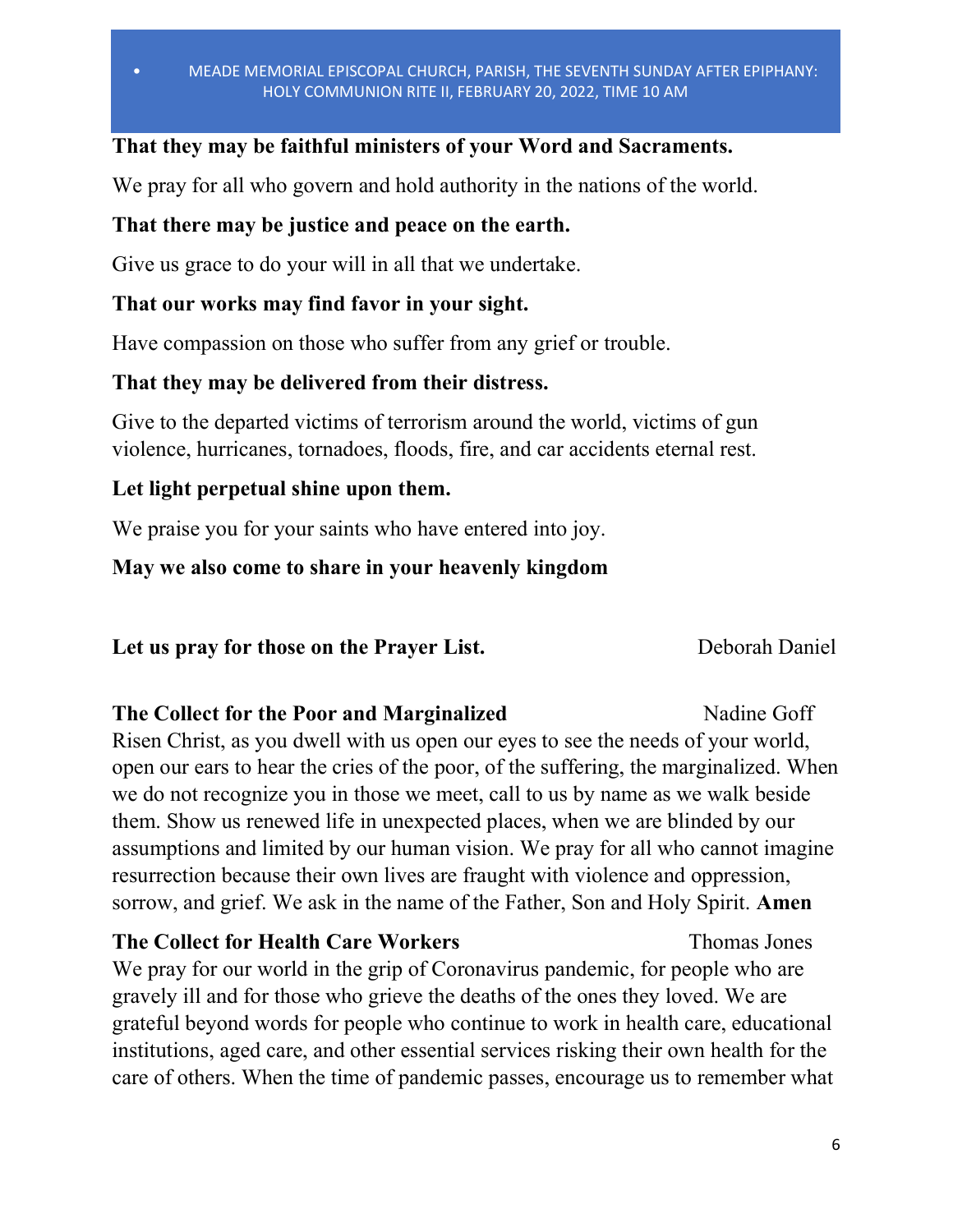7

• MEADE MEMORIAL EPISCOPAL CHURCH, PARISH, THE SEVENTH SUNDAY AFTER EPIPHANY: HOLY COMMUNION RITE II, FEBRUARY 20, 2022, TIME 10 AM

we have learned about what is truly of value in life. We ask in the name of the Father, Son, and Holy Spirit. Amen

## The Collect for Commitment and Renewal Dolores Duncan

Living Christ move us to walk in partnership with creation seeking the liberation of your people knowing that your Spirit will accompany us. Reassure us and renew us, as we recommit to lives of service lived without reservation, embracing your passion for justice and peace. Risen Christ, on this day may our world change because of your life in us. May our prayers stay with us in the season of Advent and stir us to make real our dreams for a world reborn. We ask in the name of the Father, Son and Holy Spirit. Amen

#### A Prayer for Mission Angela King

O God, you have made of one blood all the peoples of the earth and sent your blessed Son to preach peace to those who are far off and to those who are near: Grant that people everywhere may seek after you and find you; bring the nations into your fold; pour out your Spirit upon all flesh; and hasten the coming of your kingdom; through Jesus Christ our Lord. Amen

## A Prayer for Outreach Angela Patterson

Lord Jesus Christ, you stretched out your arms of love on the hard wood of the cross that everyone might come within the reach of your saving embrace: So, clothe us in your Spirit that we, reaching forth our hands in love, may bring those who do not know you to the knowledge and love of you; In Jesus Name. Amen.

## Silence

## The Priest says the concluding Prayer.

O Lord our God, accept the fervent prayers of your people; in the multitude of your mercies, look with compassion upon us and all who turn to you for help; for you are gracious, O lover of souls, and to you we give glory, Father, Son, and Holy Spirit, now and forever. Amen.

Let us confess our sins against God and our neighbor.

Silence may be kept.

Minister and People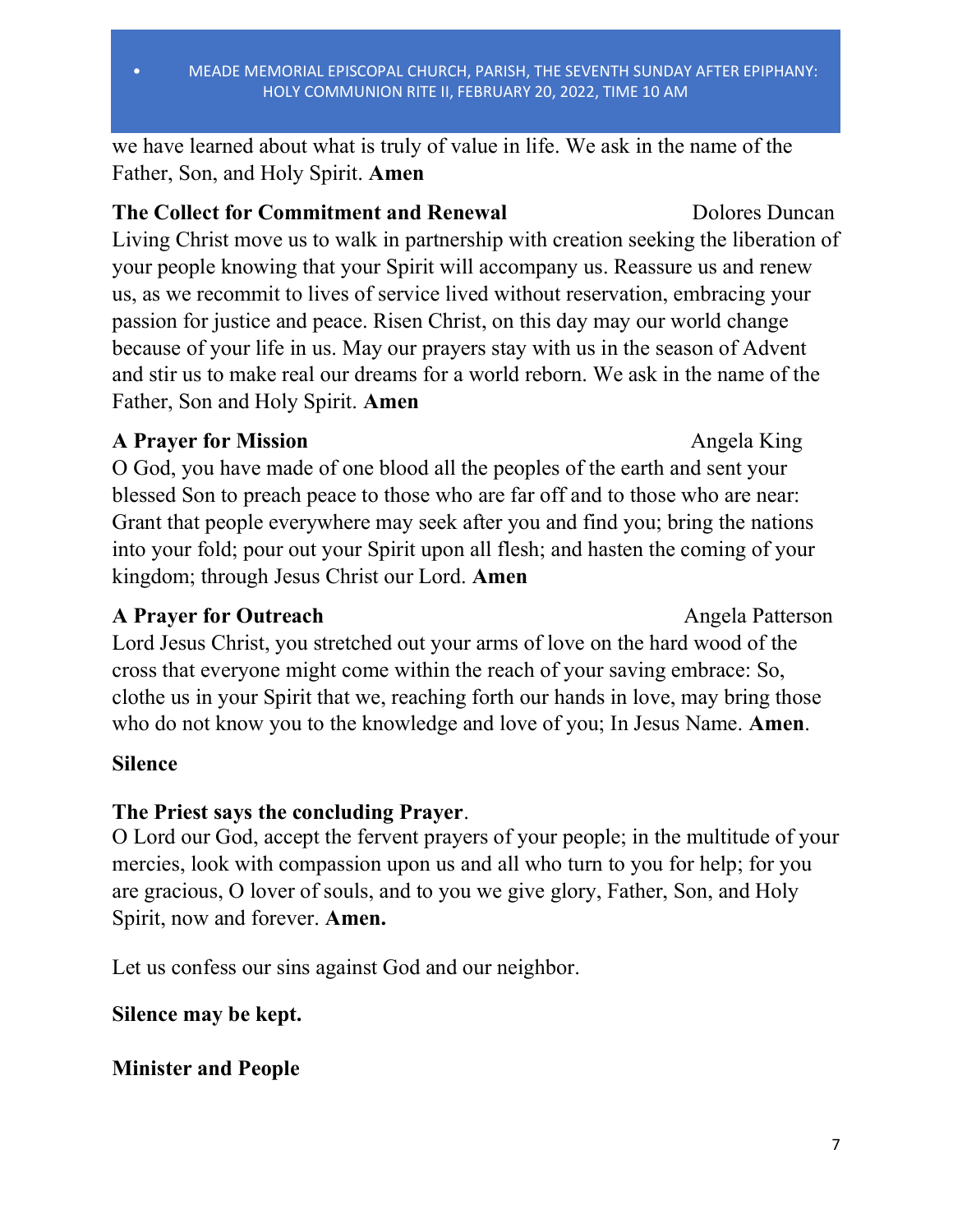#### Most merciful God,

we confess that we have sinned against you in thought, word, and deed, by what we have done, and by what we have left undone. We have not loved you with our whole heart; we have not loved our neighbors as ourselves. We are truly sorry and we humbly repent. For the sake of your Son Jesus Christ, have mercy on us and forgive us; that we may delight in your will, and walk in your ways, to the glory of your Name. Amen.

#### The Priest, stands and says

Almighty God have mercy on you, forgive you all your sins through our Lord Jesus Christ, strengthen you in all goodness, and by the power of the Holy Spirit keep you in eternal life. Amen.

#### The Peace:

#### Offertory: The Altar Candles are lit and prepare the Table

The Celebrant: The peace of the Lord be always with you.

| People                          | And also with you.           |                                             |         |
|---------------------------------|------------------------------|---------------------------------------------|---------|
| <b>Music</b>                    | Jesus the Light of the World |                                             | AH #217 |
| <b>The Holy Eucharist</b>       |                              | The Great Thanksgiving Eucharistic Prayer A |         |
| Celebrant The Lord be with you. |                              |                                             |         |

People And also with you.

Celebrant Lift up your hearts.

#### People We lift them to the Lord.

Celebrant Let us give thanks to the Lord our God.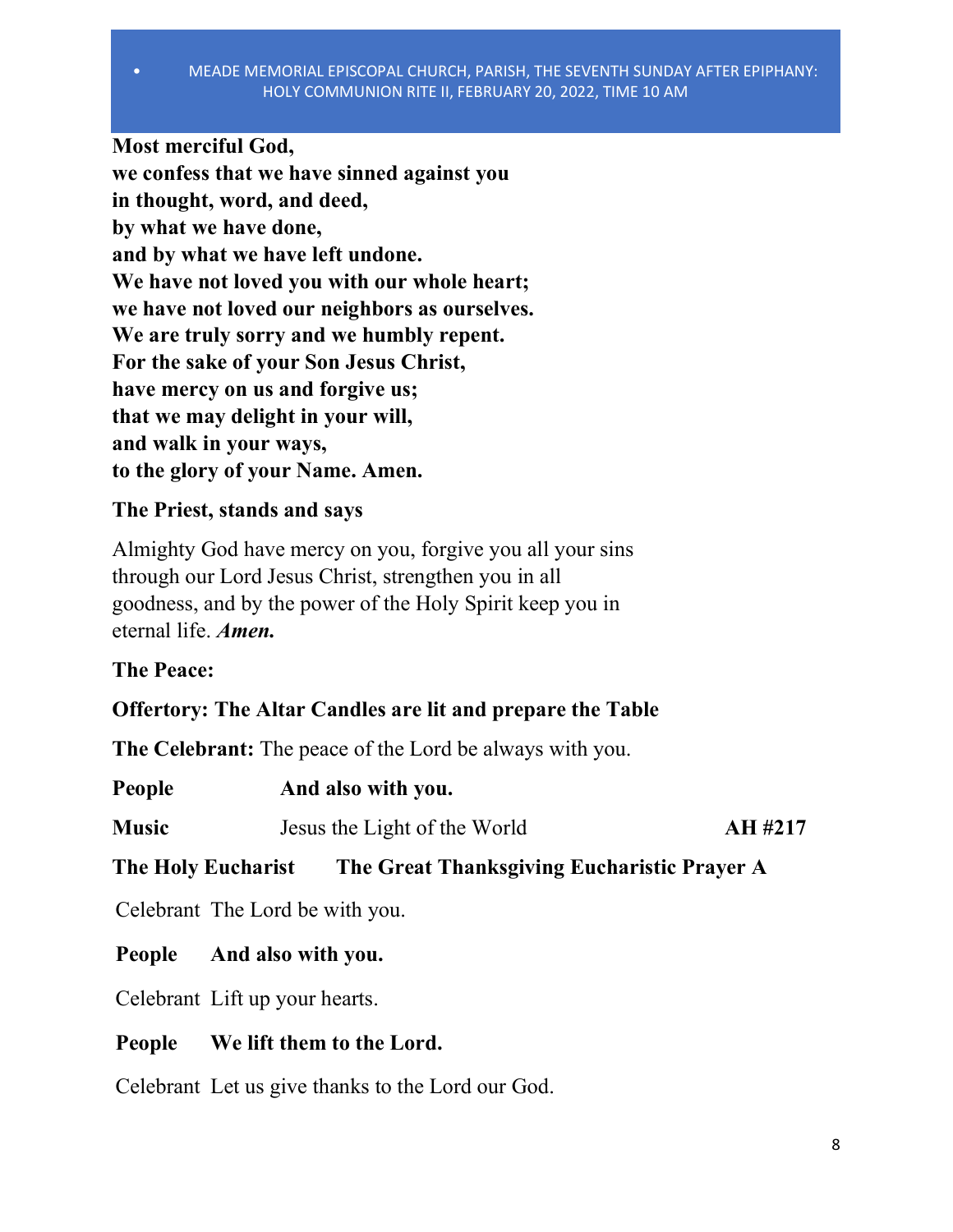## People It is right to give him thanks and praise.

## The Celebrant proceeds

It is right, and a good and joyful thing, always and everywhere to give thanks to you, Father Almighty, Creator of heaven and earth.

## Proper Preface for Sunday as appointed.

Because in the mystery of the Word made flesh, you have caused a new light to shine our hearts, to give the knowledge of your glory in the face of your son Jesus Christ our Lord.

Therefore, we praise you, joining our voices with Angels and Archangels and with all the company of heaven, who forever sing this hymn to proclaim the glory of your Name:

## Celebrant and People

Holy, Holy, Holy Lord, God of power and might, heaven and earth are full of your glory. Hosanna in the highest. Blessed is he who comes in the name of the Lord. Hosanna in the highest.

#### Celebrant Continue

Holy and Gracious Father: In your infinite love you made us for yourself, and, when we had fallen into sin and become subject to evil and death, you, in your mercy, sent Jesus Christ, your only and eternal Son, to share our human nature, to live and die as one of us, to reconcile us to you, the God and Father of all.

He stretched out his arms upon the cross, and offered himself, in obedience to your will, a perfect sacrifice for the whole world.

## At the following words concerning the bread, the Celebrant is to hold it, or to lay a hand upon it; and at the words concerning the cup, to hold or place a hand upon the cup and any other vessel containing wine to be consecrated.

On the night He was handed over to suffering and death, our Lord Jesus Christ took bread; and when he had given thanks to you, he broke it, and gave it to his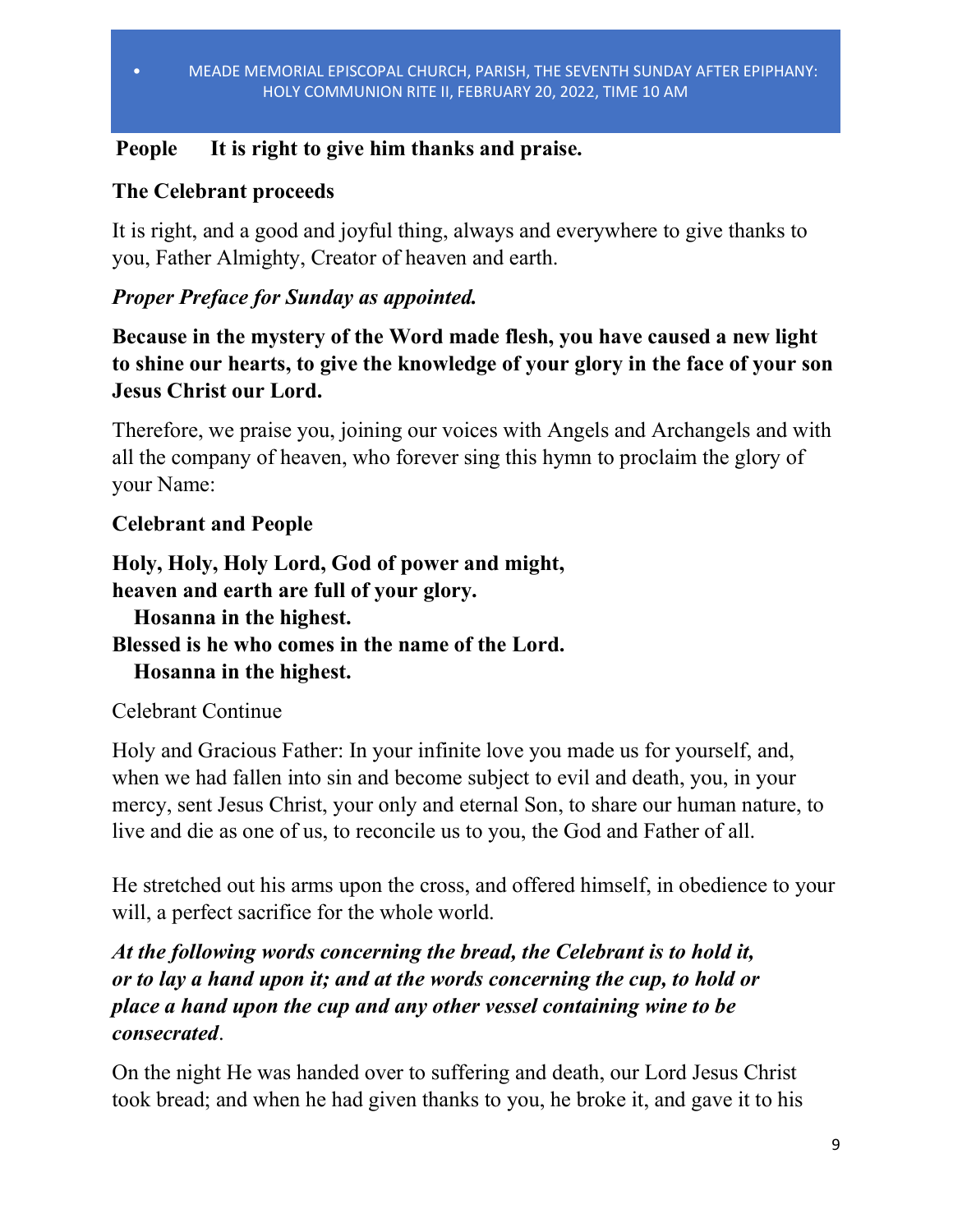disciples, and said, "Take, eat: This is my Body, which is given for you. Do this for the remembrance of me."

After supper he took the cup of wine; and when he had given thanks, he gave it to them, and said, "Drink this, all of you: This is my Blood of the new Covenant, which is shed for you and for many for the forgiveness of sins. Whenever you drink it, do this for the remembrance of me."

Therefore we proclaim the mystery of faith:

#### Celebrant and People

Christ has died. Christ is risen. Christ will come again.

## The Celebrant continues

We celebrate the memorial of our redemption, O Father, in this sacrifice of praise and thanksgiving. Recalling his death, resurrection, and ascension, we offer you these gifts.

Sanctify them by your Holy Spirit to be for your people the Body and Blood of your Son, the holy food and drink of new and unending life in him. Sanctify us also that we may faithfully receive this holy Sacrament, and serve you in unity, constancy, and peace; and at the last day bring us with all your saints into the joy of your eternal kingdom.

All this we ask through your Son Jesus Christ: By him, and with him, and in him, in the unity of the Holy Spirit all honor and glory is yours, Almighty Father, now and forever. AMEN.

And now, as our Savior Christ has taught us, we are bold to say,

## People and Celebrant

Our Father, who art in heaven, hallowed be thy Name,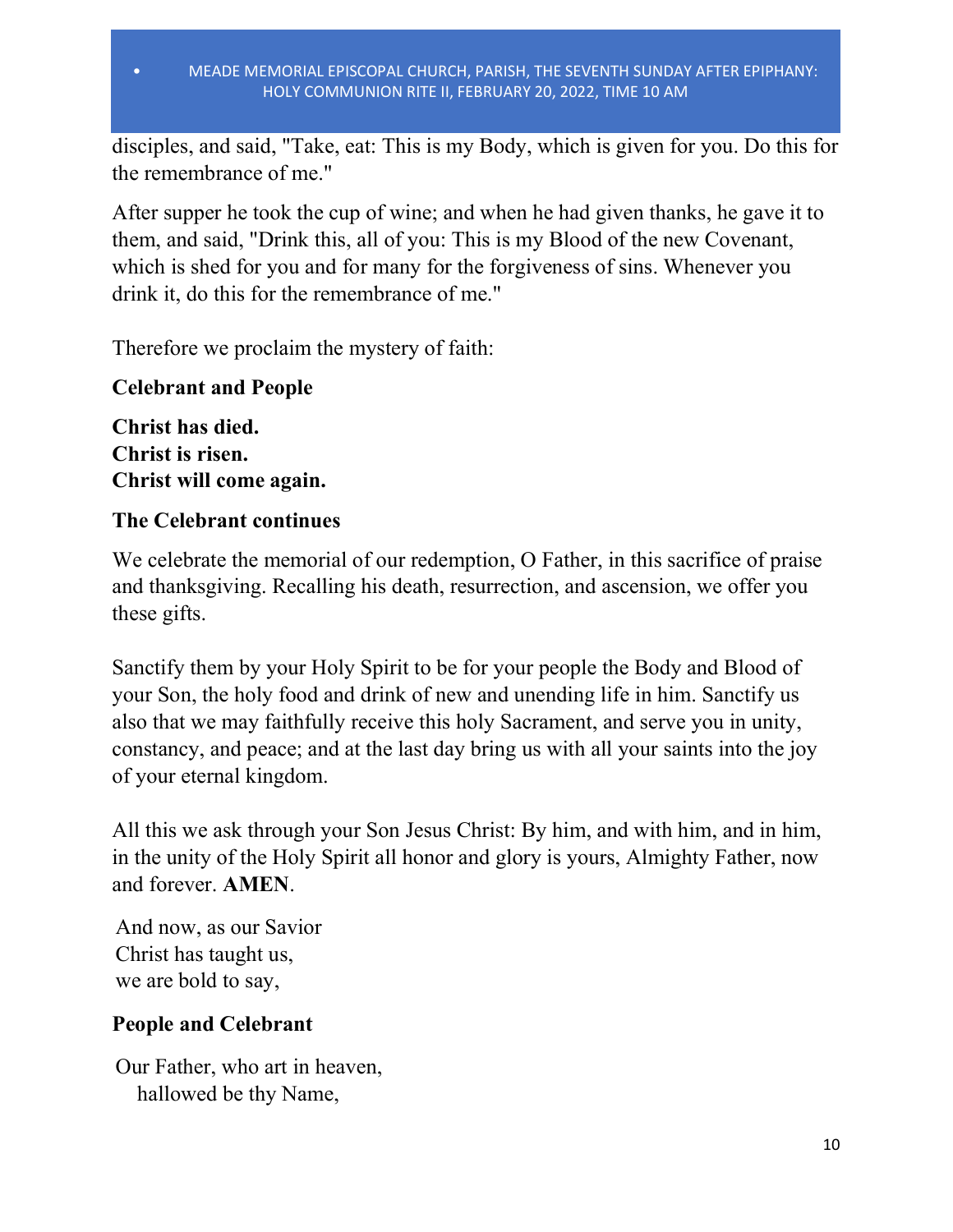thy kingdom come, thy will be done, on earth as it is in heaven. Give us this day our daily bread. And forgive us our trespasses, as we forgive those who trespass against us. And lead us not into temptation, but deliver us from evil. For thine is the kingdom, and the power, and the glory, for ever and ever. Amen.

## The Breaking of the Bread

The Celebrant breaks the consecrated Bread.

## A period of silence is kept.

[Alleluia.] Christ our Passover is sacrificed for us; Therefore let us keep the feast. [Alleluia.]

## The Celebrant says the following Invitation

The Gifts of God for the People of God.

Take them in remembrance that Christ died for you, and feed on him in your hearts by faith, with thanksgiving.

#### The sharing of the body and blood

Let us pray. Celebrant and People

Eternal God, heavenly Father, you have graciously accepted us as living members of your Son our Savior Jesus Christ, and you have fed us with spiritual food in the Sacrament of his Body and Blood. Send us now into the world in peace, and grant us strength and courage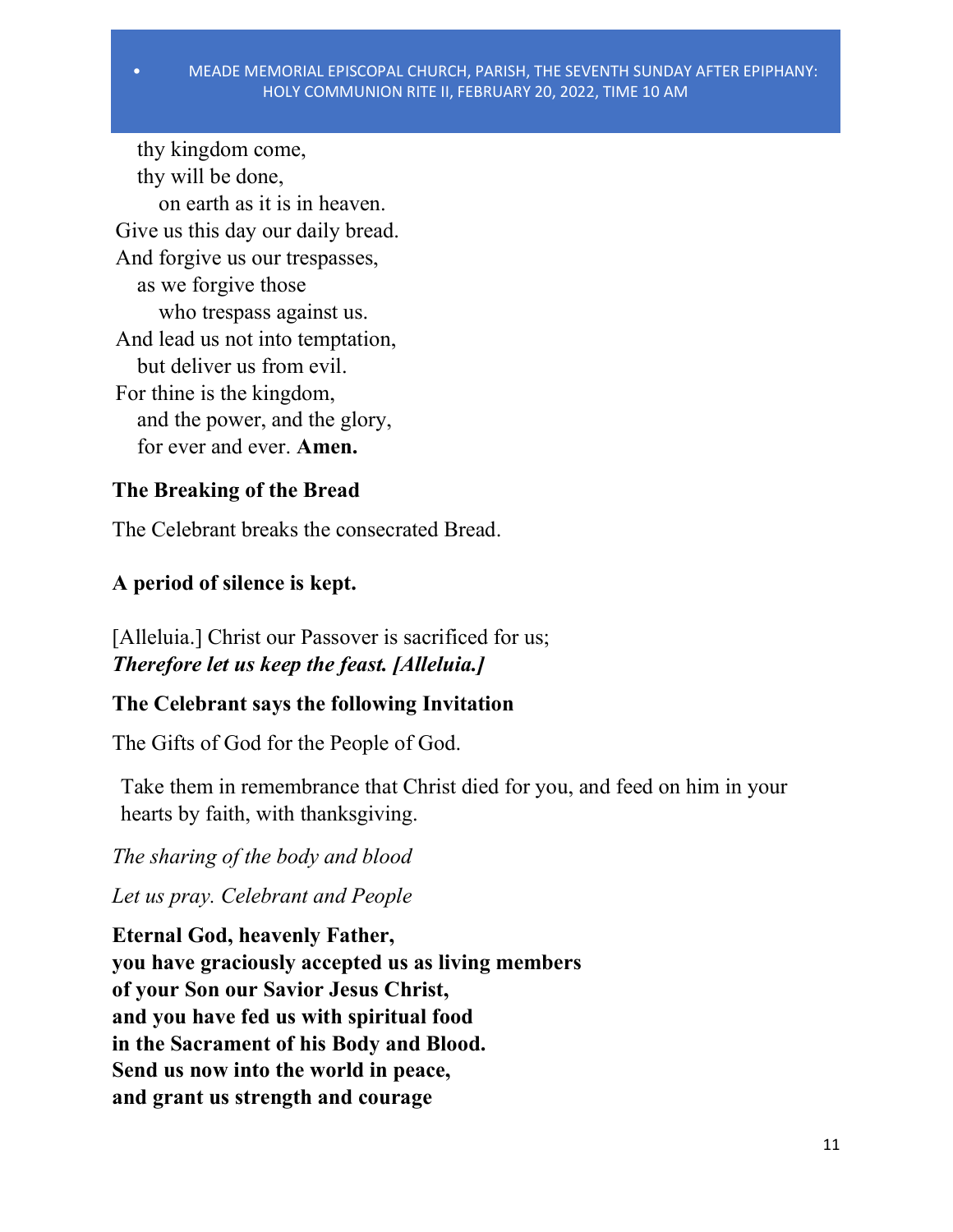to love and serve you with gladness and singleness of heart; through Christ our Lord. Amen.

## BENENDICTION

Go...to live fully to love wastefully to be all that you can be.

Go... with the love of Divine Presence enfolding you, the peace of Jesus Christ within you, and the breath of the Holy Spirit inspiring your life. **Amen.** 

Go out into God's world filled with the spark of the Holy Spirit. Let love guide your actions. Listen for the Spirit of Truth. Spread the peace of Christ and remind everyone you meet that each one is a beloved child of God.

The Lord shall preserve thee from all evil: he shall preserve thy soul. The Lord shall preserve thy going out and thy coming in from this time forth, and even for evermore. Amen.

Celebrant Let us go forth in the name of Christ. People Thanks be to God.

| <b>Adult Forum "Ministry Story"</b> | <b>Stewardship Committee</b> |
|-------------------------------------|------------------------------|
|                                     |                              |

**Prayer for our Country County County County County County County County County County County County County County County County County County County County County County County County County County County County County Co** 

Almighty God, who hast given us this good land for our heritage: We humbly beseech thee that we may always prove ourselves a people mindful of thy favor and glad to do thy will. Bless our land with honorable industry, sound learning, and pure manners. Save us from violence, discord, and confusion, from pride and arrogance, and from every evil way. Defend our liberties, and fashion into one united people the multitudes brought hither out of many kindreds and tongues. Endue with the spirit of wisdom those to whom in thy Name we entrust the authority of government, that there may be justice and peace at home, and that, through obedience to thy law, we may show forth thy praise among the nations of the earth. In the